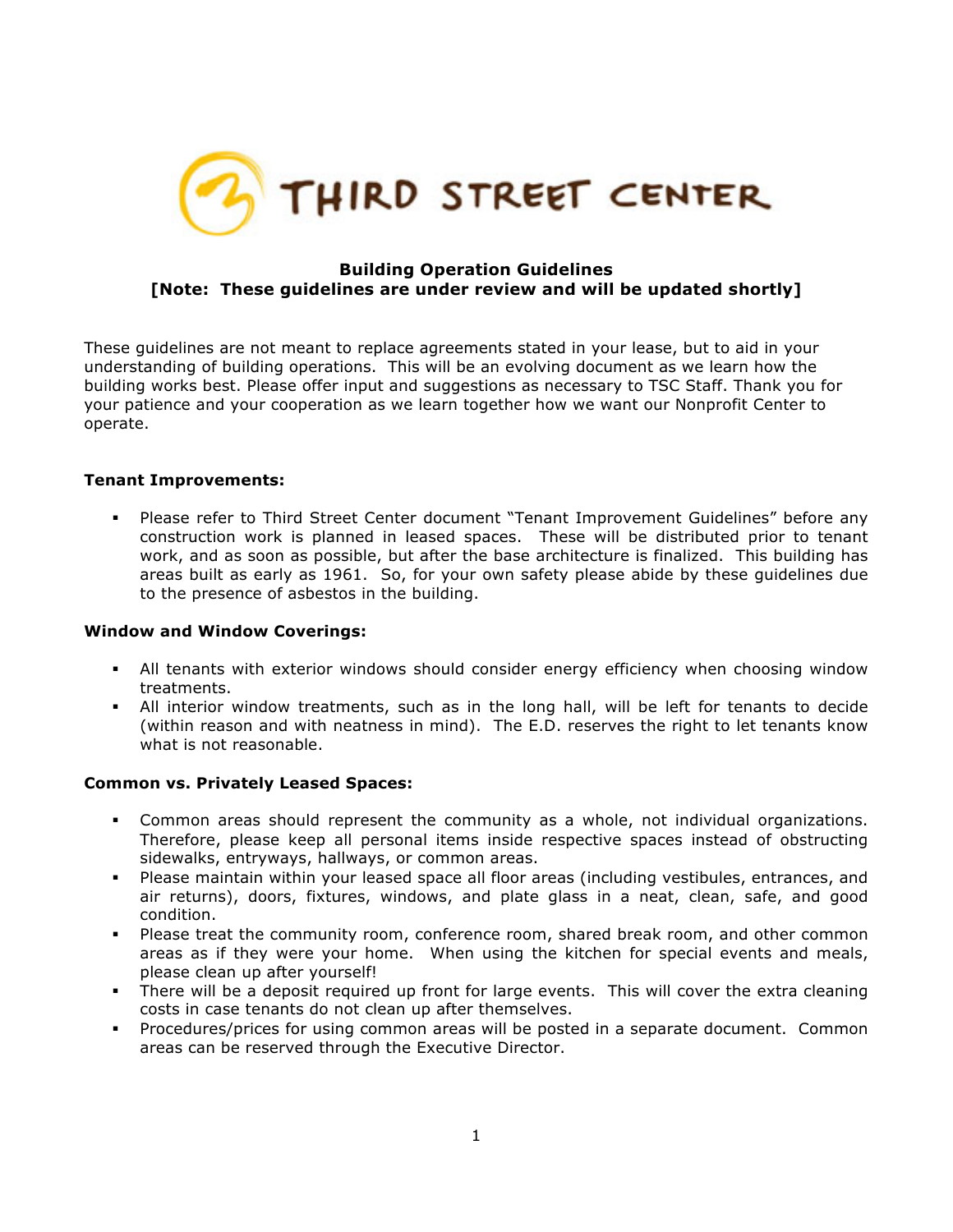## **Signage, Flyers and Announcements:**

- § We want to maintain the integrity of the design (architecturally), be a model for others, and attract funders. Therefore, please place your flyers and announcements on the designated bulletin board/kiosk.
- The Executive Director of the Third Street Center will monitor and maintain the bulletin board to make it effective.
- § Signage on exterior doors is under review by the Tenant Advisory Committee. All exterior doors might be painted the same color, and there will be guidelines for signage on doors.

# **Energy and Water Efficiency:**

- § Reduce, Reuse, Recycle…
- § We are extremely energy and cost conscious. Please be efficient in your use of electricity and water. We ask that if tenants are purchasing new electronic equipment, that Energy Star rated electronics be purchased. If you already own computers, printers, fax, etc. we are not asking for any replacement. The effort to keep electric consumption low is in our best interest as it will keep utility bills low.
- § This Building has been designed and engineered to use alternative energy systems including Solar Electric Panels (Photovoltaic or PV panels), Solar Thermal Panels (for Space Heating), and Solar Thermal Panels (for Domestic Hot Water). This building has been designed to eventually reach our goal of net zero energy and net zero water, if not on opening day then in the future. That means that the building produces as much energy and collects as much water as it consumes. This can ONLY be achieved if tenants are on board with energy and water efficiency.
- We would like the Executive Director of the Third Street Center to give friendly reminders about conserving energy.
- § Your skylights will be operable and you will be expected to open them at night to release heat during the summer and close them during the day. The Third Street Center will be a PASSIVE building with ACTIVE tenants. The Executive Director will be helping tenants interact with the building.

# **Animals:**

- We want the Third Street Center to be a dog friendly establishment. Animals should be leashed in common areas and free to be in tenant spaces. Dogs could be tied to trees outside. Clients who have dog fears need to feel safe, so problem dogs or dogs that bark a lot will be handled with a 3 strikes and you're out rule. The Town does have a leash law.
- § Please be responsible for the immediate pick-up, cleaning, and disposal of waste or damages made by dogs of tenants, employees, customers, clients, agents, representatives, vendors, or invitees.

## **Noise:**

• Please do not disturb the occupants of this or adjoining buildings or premises by the making of loud or improper noises. The point of this community building is for us all to get along. Please be respectful of your neighbors.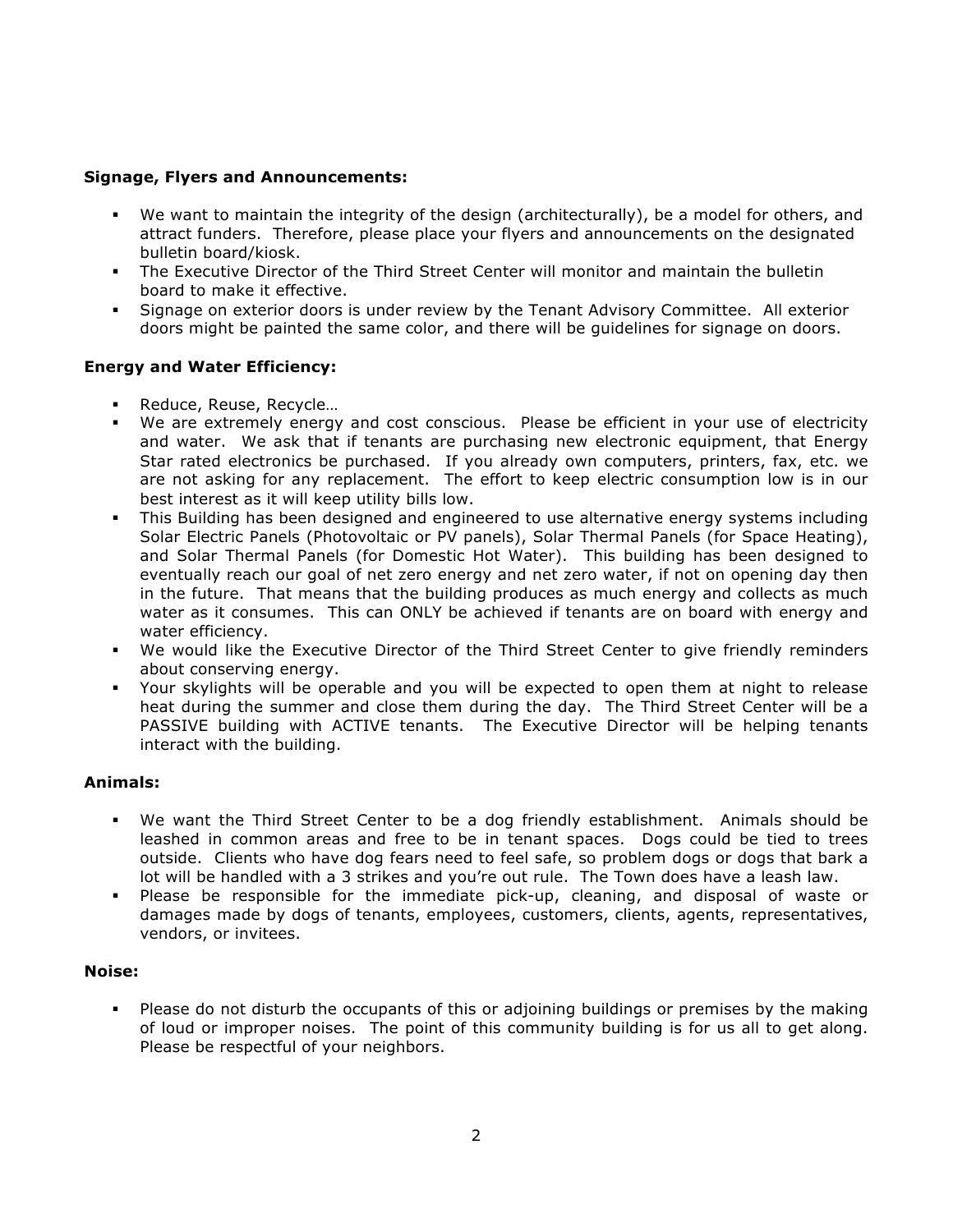# **Trash and Recycling:**

- The Third Street Center will provide a trash and recycling center which will be located behind the kitchen.
- Please store all trash, refuse, and waste materials in appropriate enclosed containers and regularly remove it from your Leased Area. Do not place any such containers in a location which constitutes as a health, fire hazard, or nuisance to the Building or any occupant. Please utilize trash and recycling containers provided by the Third Street Center and keep these areas neat and tidy.

## **Environment:**

- § Please do not dispose of any hazardous, flammable, or combustible material in any drain or other area of the Building or in your Leased Area, nor anywhere on the grounds or Common Areas of the Building.
- § Placeholder for artists' studio policies regarding toxic paints etc. Refer to SAW and Ro Mead for help.

# **Smoking:**

§ Smoking is definitively prohibited within the building. There will be one outdoor designated smoking area in a location T.B.D.

# **Cleaning:**

- Please give the names and schedules of your cleaning crews to the Executive Director so that they know who is in the building and when. The Third Street Center is not responsible for any damage or theft that may result from tenants hiring their own cleaning contractors.
- § Please use only non-toxic cleaning supplies, paint, and materials in the building and on the grounds. All cleaning supplies and materials used by tenant should be approved by the Third Street Center. We feel that using non toxic cleaning supplies creates a better world for us all, keeps us healthier, our water healthier, and the eco system healthier. Thank you for taking this seriously, even if it means spending a couple of extra dollars on protecting our fragile environment. The Third Street Center will set up bulk buying for these supplies and then it shouldn't cost much more than regular cleaning supplies.
- The Third Street Center will be responsible for cleaning of all common areas. All cleaning supplies used by the management of the Third Street Center will be non-toxic and used for all Common Areas of the Building.

## **Parking:**

- We are very tight on parking! Due to parking limitations and in order to minimize the impact on the environment and the neighborhood, tenants are strongly encouraged to utilize public transportation, carpool, bike, or walk.
- § Please do not use any handicapped area, utility area, loading area or any other area reserved for special use except for the specific purpose for which they are designed.
- § No overnight parking is allowed unless it is a special situation and the Executive Director is notified.
- § Parking I.D. tags may be required for tenants of the Third Street Center. This is under review by the Tenant Advisory Committee.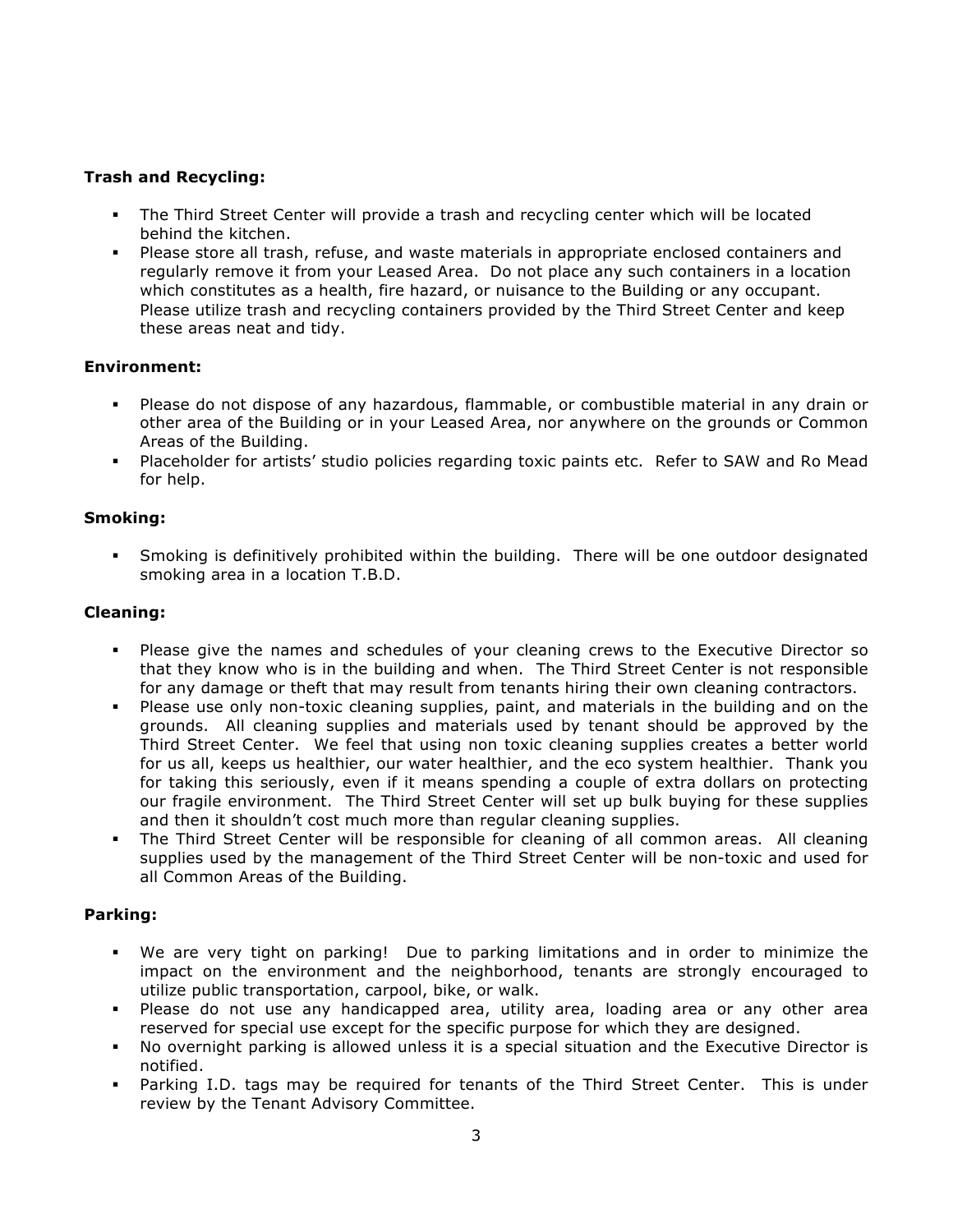The Center encourages tenants who are able, to park further away from the building, and reserve closer parking spaces for the elderly, those who need them, and visitors to the Center.

### **Drugs:**

Third Street Center reserves the right to exclude or expel from the Building any person who, in management's judgment, is intoxicated or under the influence of liquor or drugs, is engaged in illegal conduct or conduct detrimental to any of the businesses in the Building, or who is in violation of any of these Building Operation Guidelines.

### **Lodging:**

Please do not use or allow the use of any portion of the Leased Premises for residential or lodging purposes. An exception could be made in the case of extreme weather. If necessary, tenants could sleep in their offices, and let the Executive Director know that they will be staying the night.

### **Locks and Keys:**

• Please do not place additional lock or locks on any door in the Building unless written consent from the Third Street Center has first been obtained. The management of Third Street Center must have access to all parts of the building in event of an emergency. A reasonable number of keys to the Premises will be furnished by the Third Street Center; and neither Tenant nor Tenant's agents or employees should have any duplicate keys made. At the termination of this tenancy, Tenant shall promptly return to the Third Street Center all keys to offices and exterior doors. Two sets of keys will be available at the time of occupancy. The Executive Director of the Building will keep master keys that can be used to open all rooms. Replacement keys will cost \$10 per key. Tenant is responsible for making copies of keys for employees etc. AND keeping a record of who these keys where distributed to.

#### **Bicycles:**

Please do not leave bicycles or other vehicles in the common areas (as stated above) of the Building or obstruct sidewalks or entrances of the Building with bicycles. We are a bike friendly community and the Third Street Center will provide bike racks. The locations of these bike racks are TBD.

#### **Damage:**

- In the event that a tenant damages any part of the building, that tenant shall pay to the Third Street Center the amount required to repair said damage.
- Self-repair is an option before hiring someone to do the repair, but the repair would have to be approved by the Executive Director. Please refer to the Third Street Center "Tenant Improvement" document before doing any self-repair.

#### **Fire:**

Please do not do or permit anything to be done in the Premises or bring or keep anything therein which would in any way increase the rate of fire insurance on the Building or on